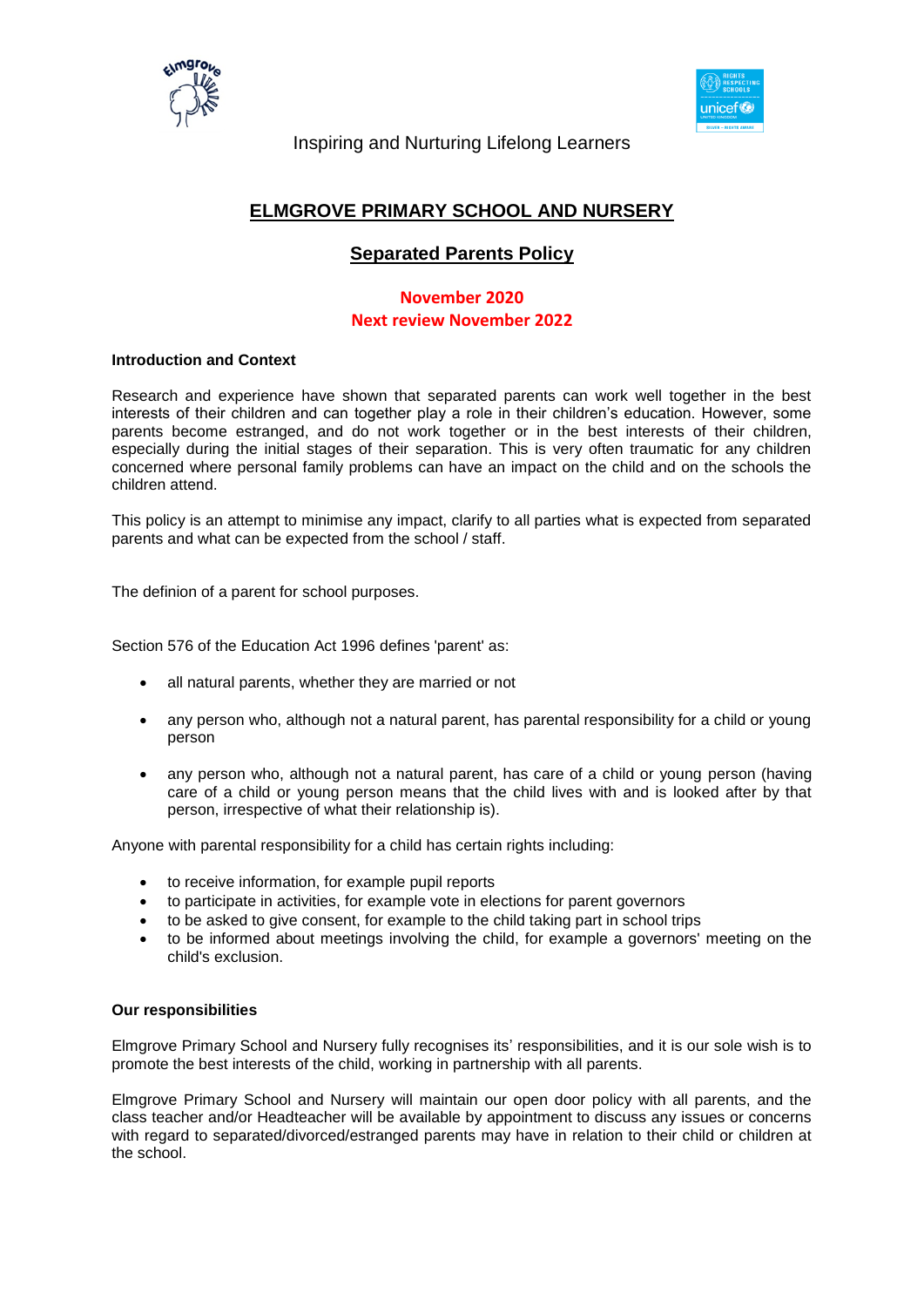



### Inspiring and Nurturing Lifelong Learners

Parents will be encouraged to resolve any issues around estrangement, contact and access to information without involving Elmgrove Primary School and Nursery directly.

Issues of estrangement is a civil/private law matter and Elmgrove Primary School and Nursery cannot be involved in providing mediation, helping an estranged parent to communicate with their child or children, or using the school premises for purposes of contact.

In the event that the parents are unable to agree with one another on decisions regarding their child's educational programme, including but not limited to placement, participation in extracurricular activities, and consent to evaluation and services, the school will arrange a meeting with all parents (preferably together or separately if required) to attempt to assist the parents to resolve the situation; if it cannot be resolved the school may refer the matter to the relevant department of the Local Authority.

The interests of the child will always be paramount when deciding whether to accommodate a request from an estranged parent. We recognise that a Court Order can restrict a parent in having contact/access to information and we would be bound by this. In this situation we may, if necessary and if there is a safeguarding concern, consult with the Local Authority to obtain advice and particularly where there is an impact upon the health, wellbeing and safety of a child the matter will be referred to the Local Authority for advice.

### **Our Policy**

It is the responsibility of the parents to inform Elmgrove Primary School and Nursery when there is a change in family circumstances. The school needs to be kept up to date with contact details, arrangements for collecting children and emergencies.

We encourage parents to tell us at an early stage if there is a change in family circumstances. Whenever possible, staff will be informed of such changes so that suitable support can be offered. We will, however, recognise the sensitivity of some situations and maintain the level of confidentiality requested by parents as far as possible.

Newsletters and general school updates can be sent to all parents via email and can be found on the school website. These updates will contain all the main events within school. Including; productions, sports days, parent's evenings, class visits, etc. Occasionally letters are sent to individual classes. We would expect parents to communicate these messages to each other as and when appropriate.

We will hold parent evenings and open days. We would expect parents to communicate with each other regarding these arrangements. The school will consider separate appointments but by prior agreements only or when a court order is in place restricting contacts with both parents.

We expect that parents should liaise and communicate directly with each other in matters such as the ordering of school photographs; tickets for performances and other instances.

A parent as defined in this policy has the right to receive progress reports and review pupil records of their children. If the parents are separated or divorced, progress reports will be sent to the parent at the address in the school's records specifying where the child resides with the expectation that he/she will share the report with the other parent.

If the child is subject to a joint child arrangements/residence order and the school's records formally capture that the child resides at two addresses, then progress reports will be sent to both addresses.

The school will send copies of the progress reports to a parent with whom the child does not reside only if that parent submits a written request.

In the matter of the release of a child or children: